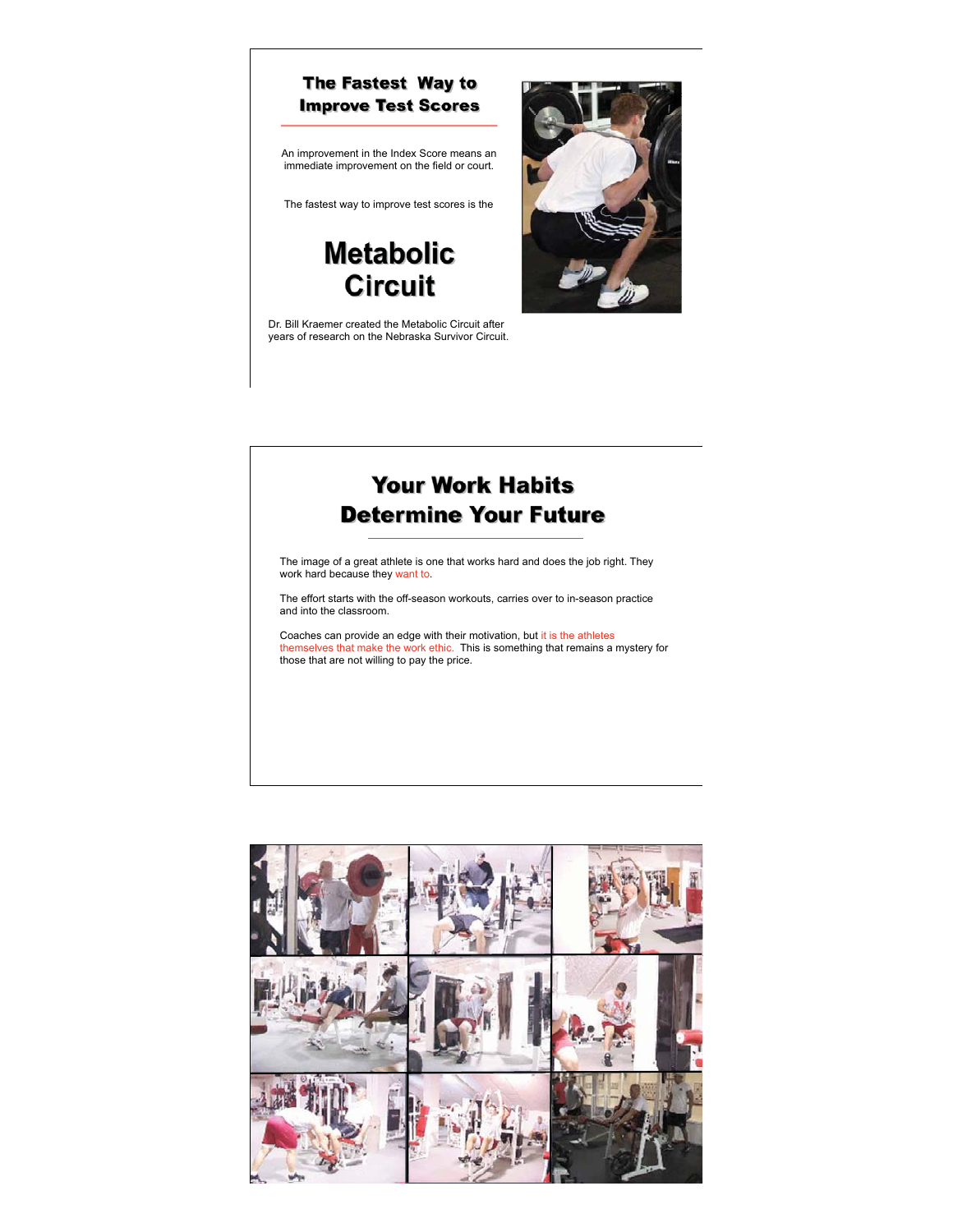## **Metabolic Circuit Levels**

The Metabolic Circuit should not be used year round. The advanced level (three sets) is very advanced and should only be used during the base phase to develop lean muscle and for no more than 4 weeks.

An improvement in Lean Body Mass will result in improved performance.

Use a weight that allows for a set of 10 repetitions with good form.

The speed of movement is not explosive but done under control to allow good form.

Beginner Level - 1 set of 10 reps twice a<br>week on Strength Day.

Intermediate Level – 2 sets of 10 at each station before moving to the next station. The circuit is done twice a week on Strength Day in place of slow movements. Still do explosive movements on Explosive Day.

Advanced Level – 3 sets of 10 at each station with heavier loads to increase strength and bone density. The gains made will be at a faster rate than gains achieved through single or double set programs. Total time = 36 minutes.

More growth hormone (GH) is released when the number of repetitions are ten as opposed to doing five or fewer.

More GH is released when the rest period is one minute or less as opposed to two or three minutes.



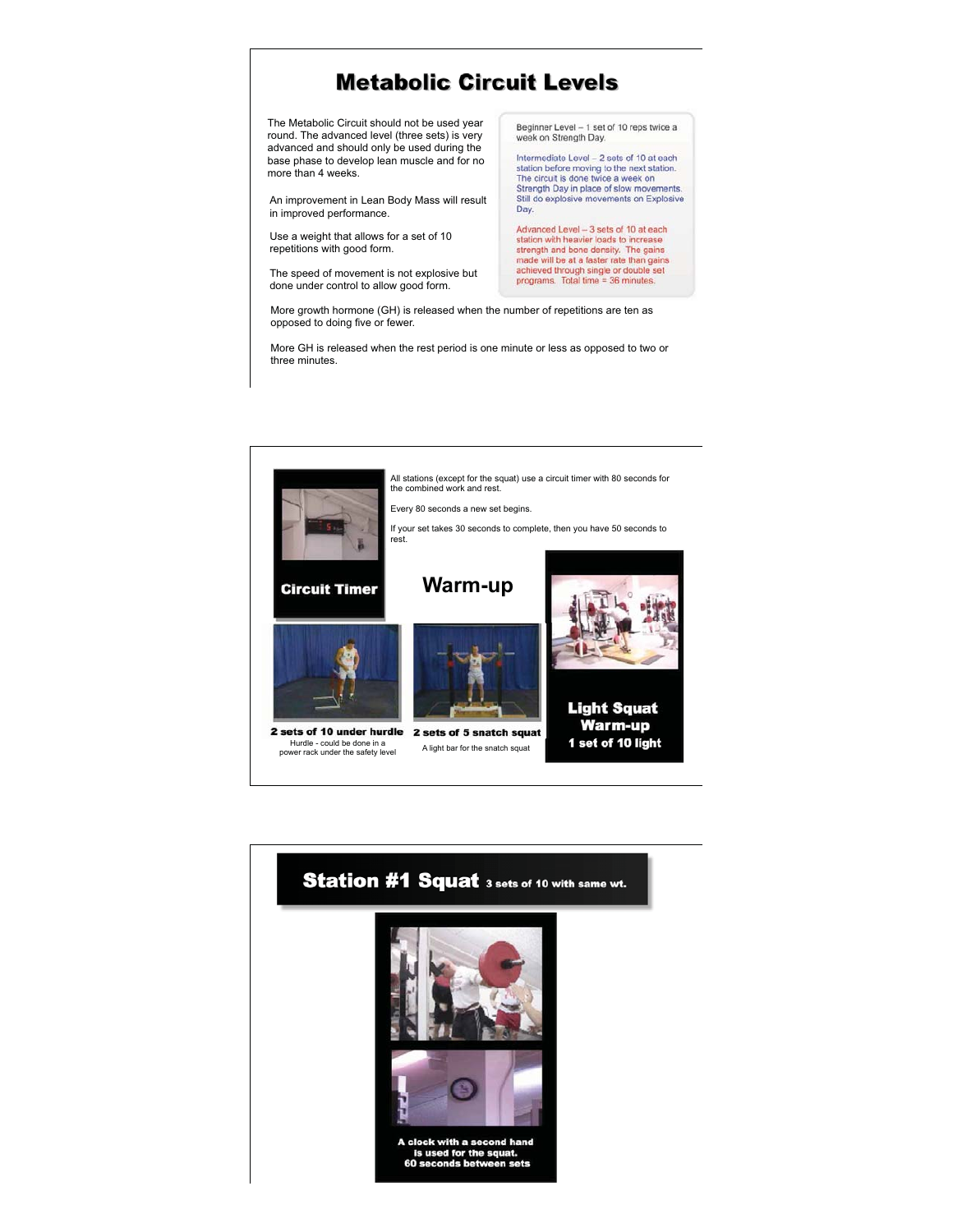



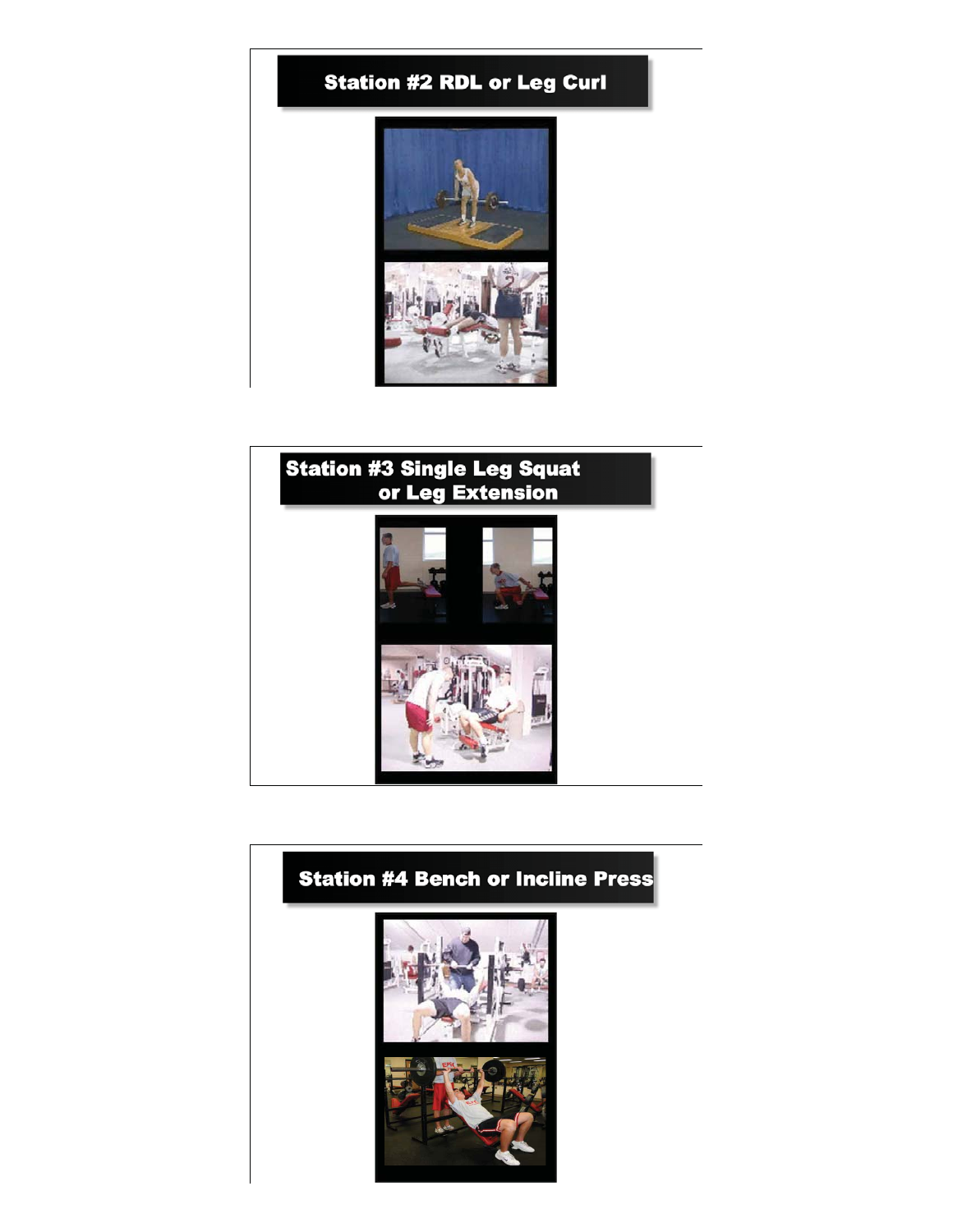



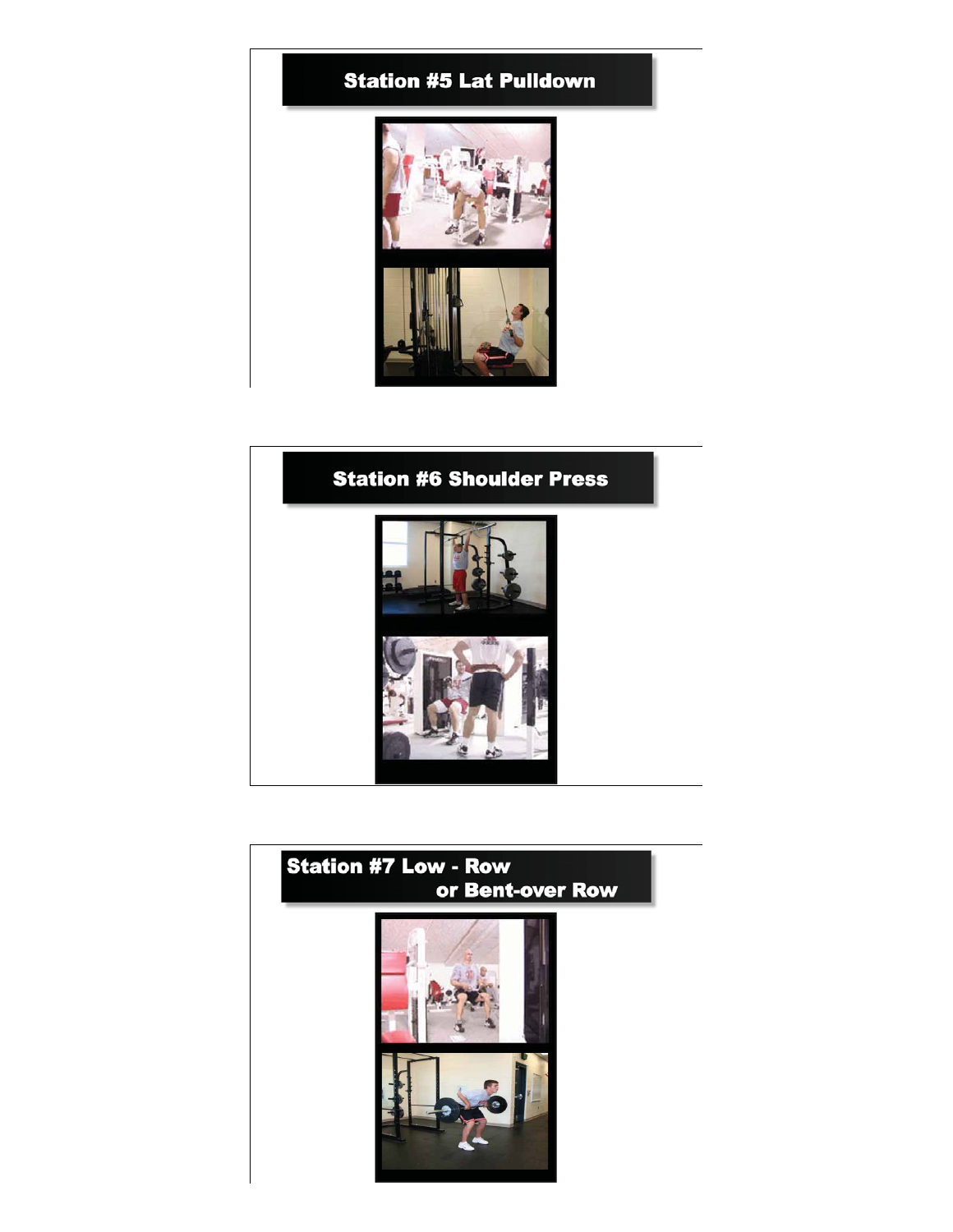



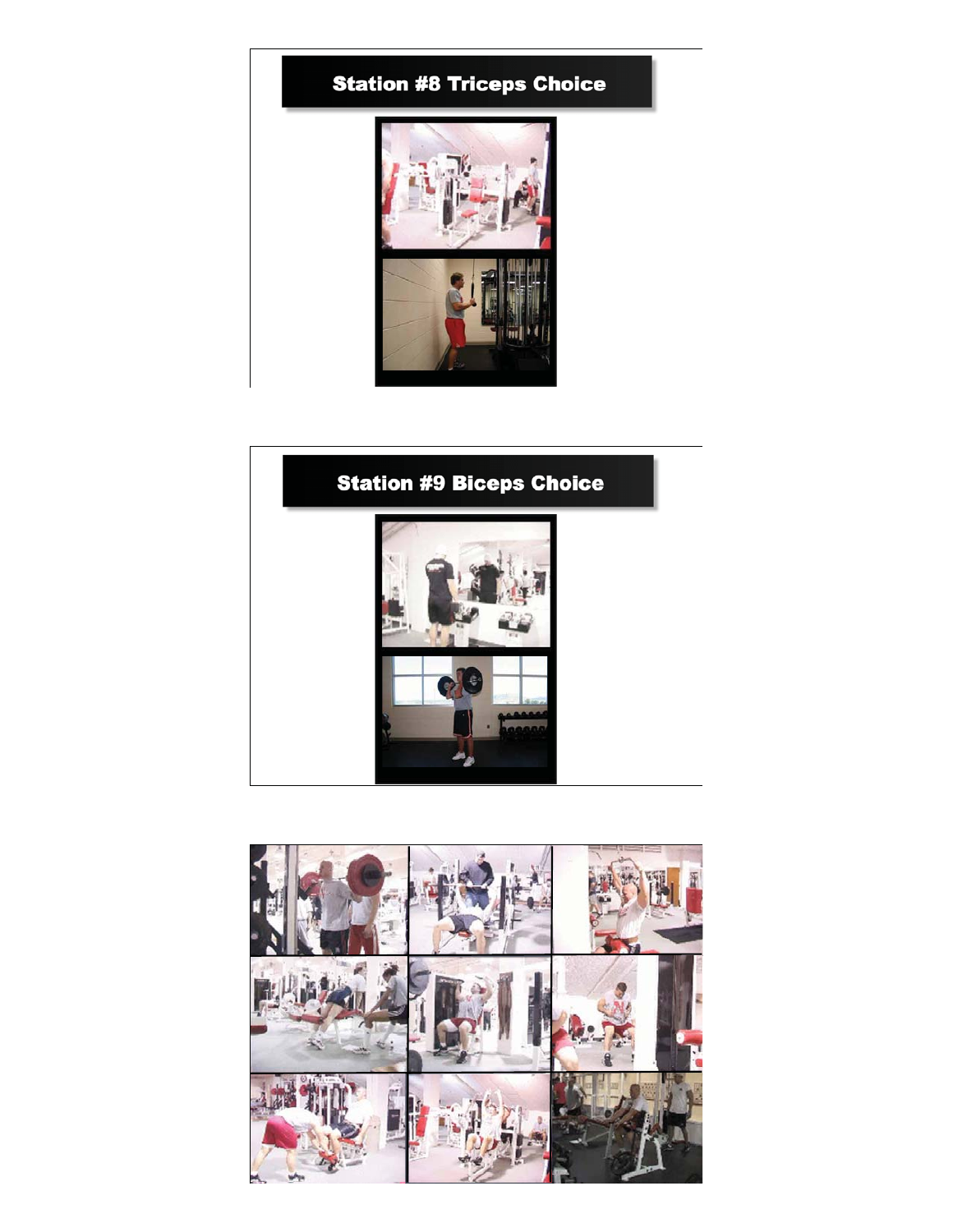



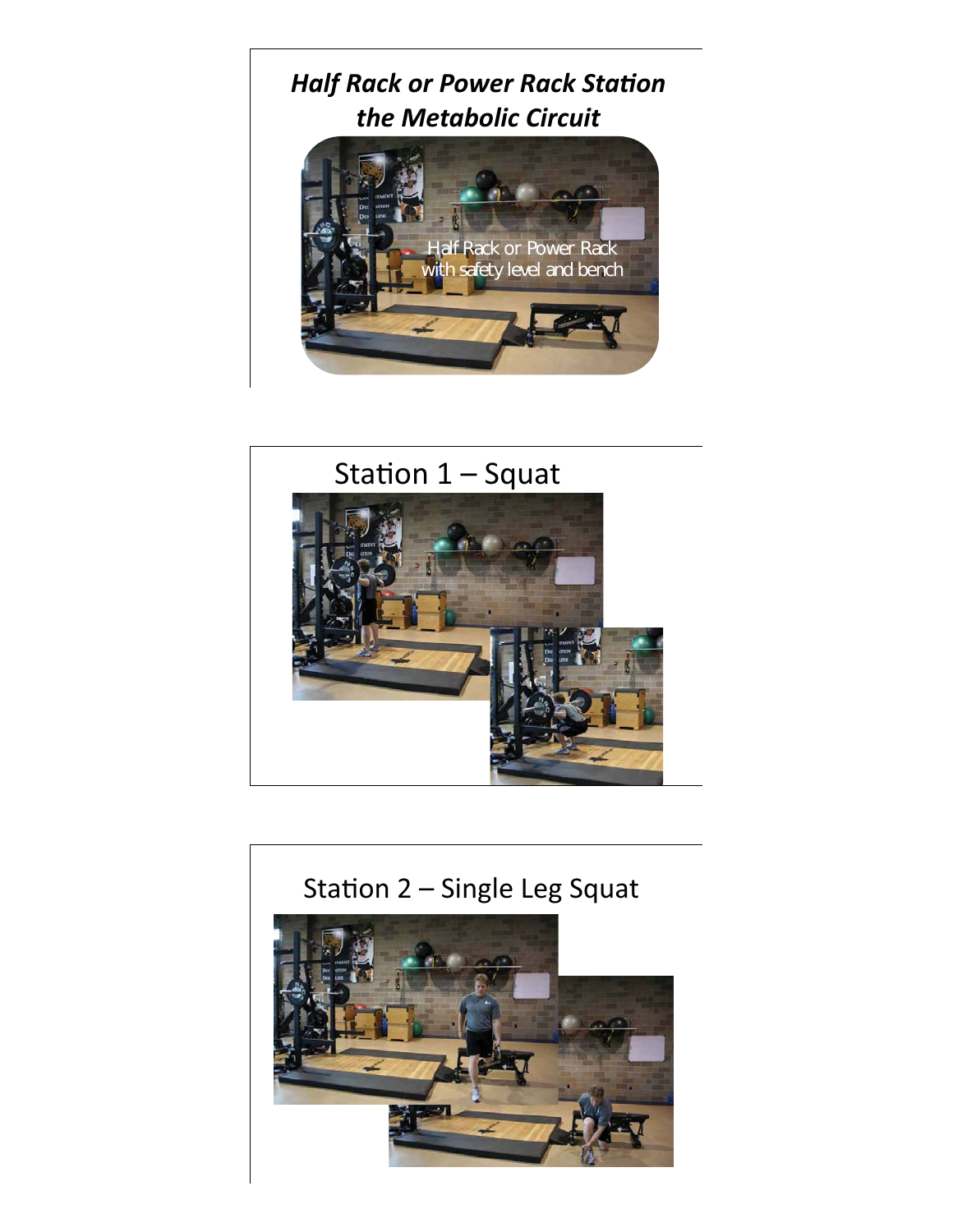



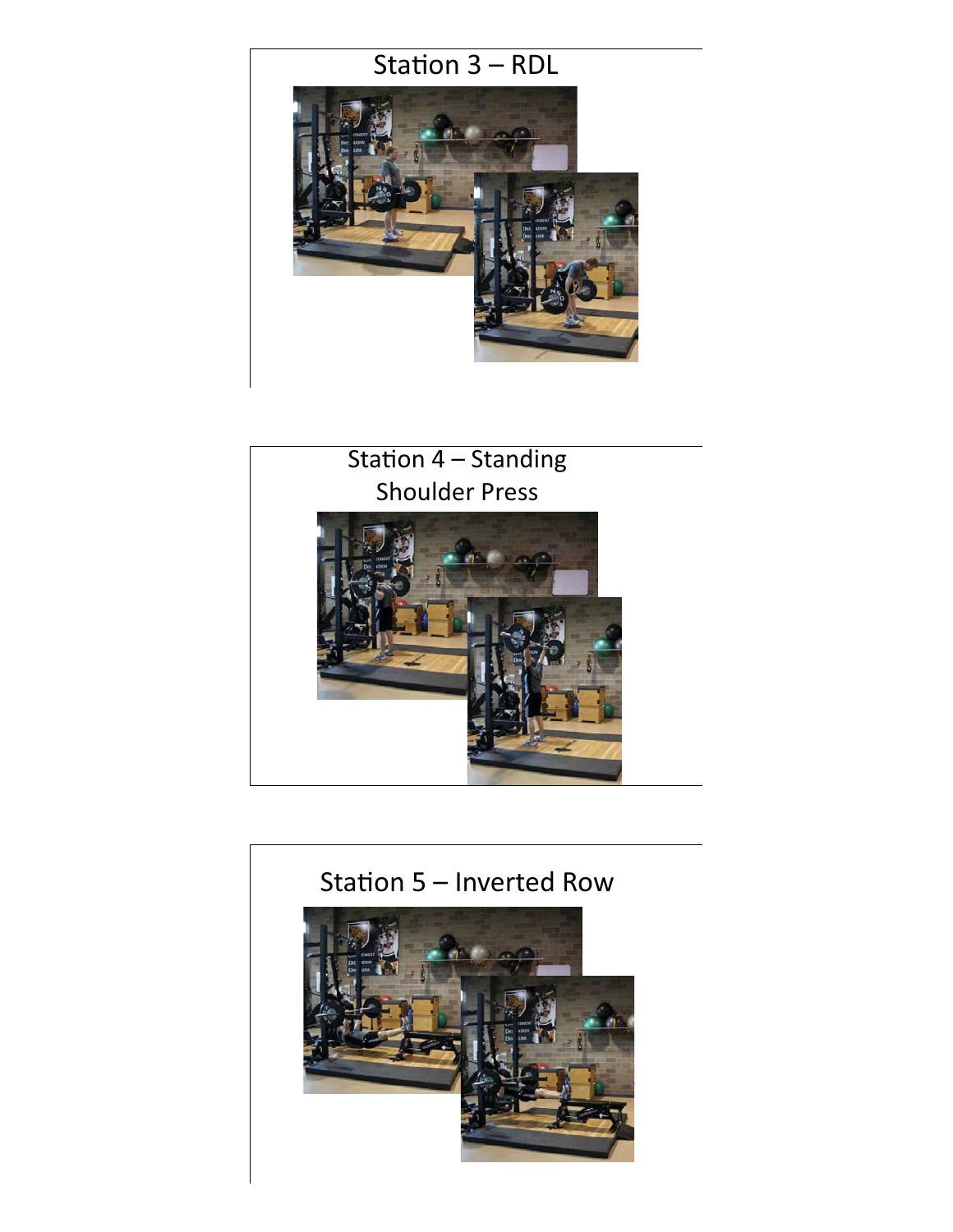